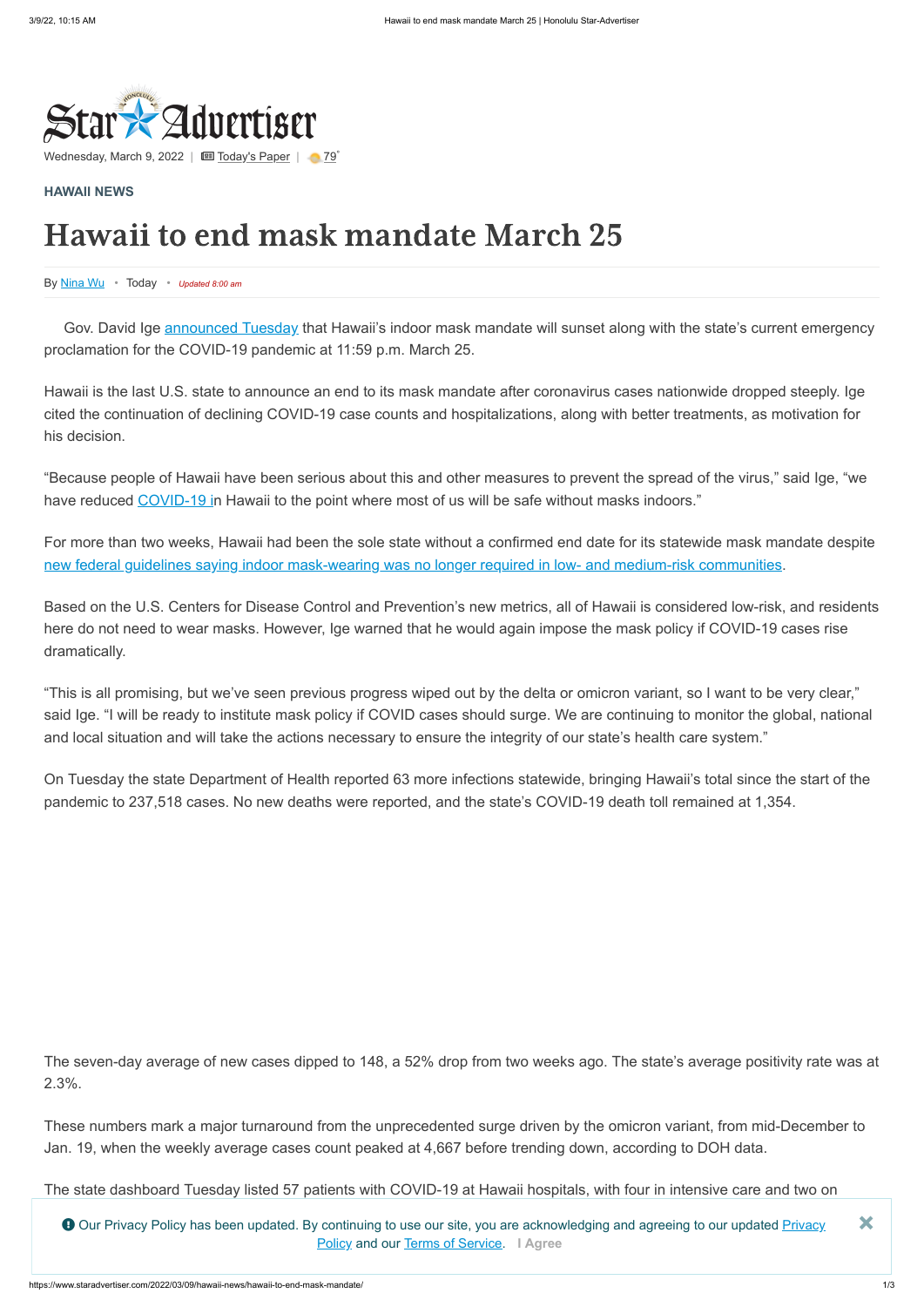Lt. Gov. Josh Green, the state's health care liaison, has advocated for dropping the mask mandate and all pandemic-related restrictions on or before March 25.

Hawaii's public schools, however, will continue to require masks indoors, based on DOH recommendations, according to the state Department of Education, [while outdoor use will become optional, starting today](https://www.staradvertiser.com/2022/03/08/hawaii-news/outdoor-masking-optional-at-hawaii-public-schools-starting-wednesday/).

"With our case counts 96% off-peak and our hospitalizations 87% off-peak, we are in a safe space to move toward normal, and that includes dropping the mask mandate," he said.

DOH Director Dr. Elizabeth Char said the department has been tracking trends in the state and across the nation for several weeks.

"Masks are still an important tool in preventing the transmission of COVID and other respiratory viruses," she said.

DOH advises that immunocompromised individuals, including kupuna, and anyone at high risk for serious illness continue to wear masks indoors. Additionally, Char said, DOH recommends mask-wearing for healthy individuals when around those at high risk.

Also, masks are still recommended in some indoor settings, such as at hospitals, health care facilities, nursing homes, shelters, prisons, jails and other congregate living settings.

| <b>Get the latest news by email</b>                                                                                                                                                      | Fmail:                   |         |
|------------------------------------------------------------------------------------------------------------------------------------------------------------------------------------------|--------------------------|---------|
| By clicking submit, you agree to Star-Advertiser's Terms of Service and Privacy Policy. This<br>site is protected by reCAPTCHA and the Google Privacy Policy and Terms of Service apply. | Enter your email address | Sign Up |

Masks should be considered by anyone who is indoors with people whose vaccination status is unknown, according to Char. She added that people should stay up to date on vaccinations and booster shots, and get tested if sick or in close contact with someone infected as well as before and after travel.

Given the state's COVID-19 metrics, Dr. Scott Miscovich of Premier Medical Group agreed it makes sense to end Hawaii's indoor mask mandate. Even so, Miscovich said he is concerned about increased transmission of the coronavirus with the end of the mask mandate, primarily due to waning immunity among those who have not been boosted.

"We do know we have significant waning immunity that is occurring, and the waning immunity is more pronounced with age," he said.

As of Tuesday, 76.6% of the state's population had completed primary COVID-19 vaccines, while 37.7% were boosted.

Hawaii has had a mask mandate since April 2020, which at one point required masks both indoor and outdoors. The outdoor mask mandate [ended in late May 202](https://www.staradvertiser.com/redirect/?redirect_to=https%3A%2F%2Fwww.staradvertiser.com%2F2021%2F05%2F26%2Fhawaii-news%2Flose-the-mask-when-outdoors%2F)1.

News of the indoor mask mandate was welcomed by most of the business community.

Our Privacy Policy has been updated. B[y continuing to use our site, you are acknowledging and agreeing to our updated Privacy](http://www.oahupublications.com/terms-of-service/) Policy and our [Terms of Service](http://www.oahupublications.com/terms-of-service). **I Agree ×**